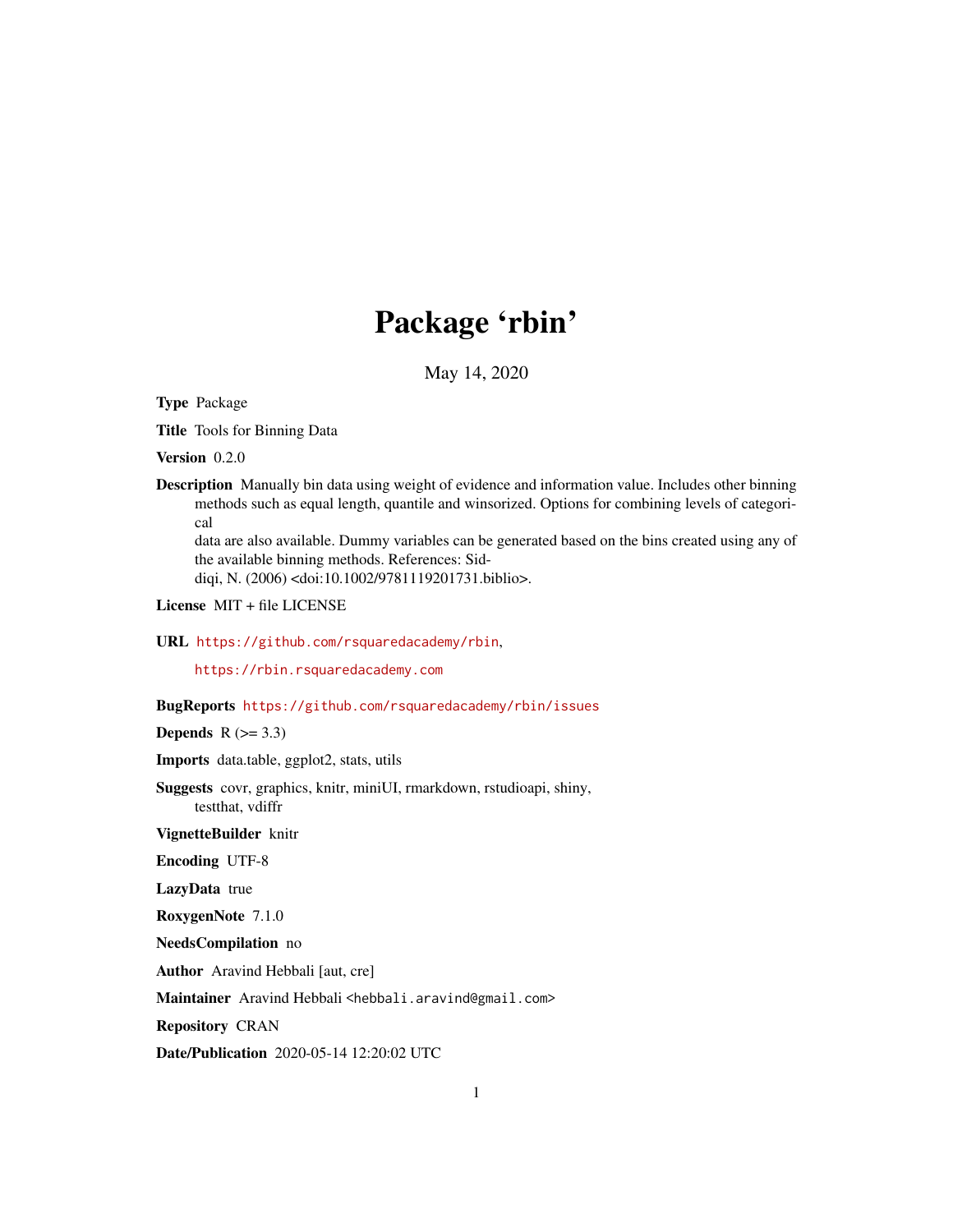### <span id="page-1-0"></span>R topics documented:

| Index |  |
|-------|--|

mbank *Bank marketing data set*

#### Description

The data is related with direct marketing campaigns of a Portuguese banking institution. The marketing campaigns were based on phone calls. Often, more than one contact to the same client was required, in order to access if the product (bank term deposit) would be ('yes') or not ('no') subscribed.

#### Usage

mbank

#### Format

A tibble with 4521 rows and 17 variables:

age age of the client

job type of job

marital marital status

education education level of the client

default has credit in default?

housing has housing loan?

loan has personal loan?

contact contact communication type

month last contact month of year

day\_of\_week last contact day of the week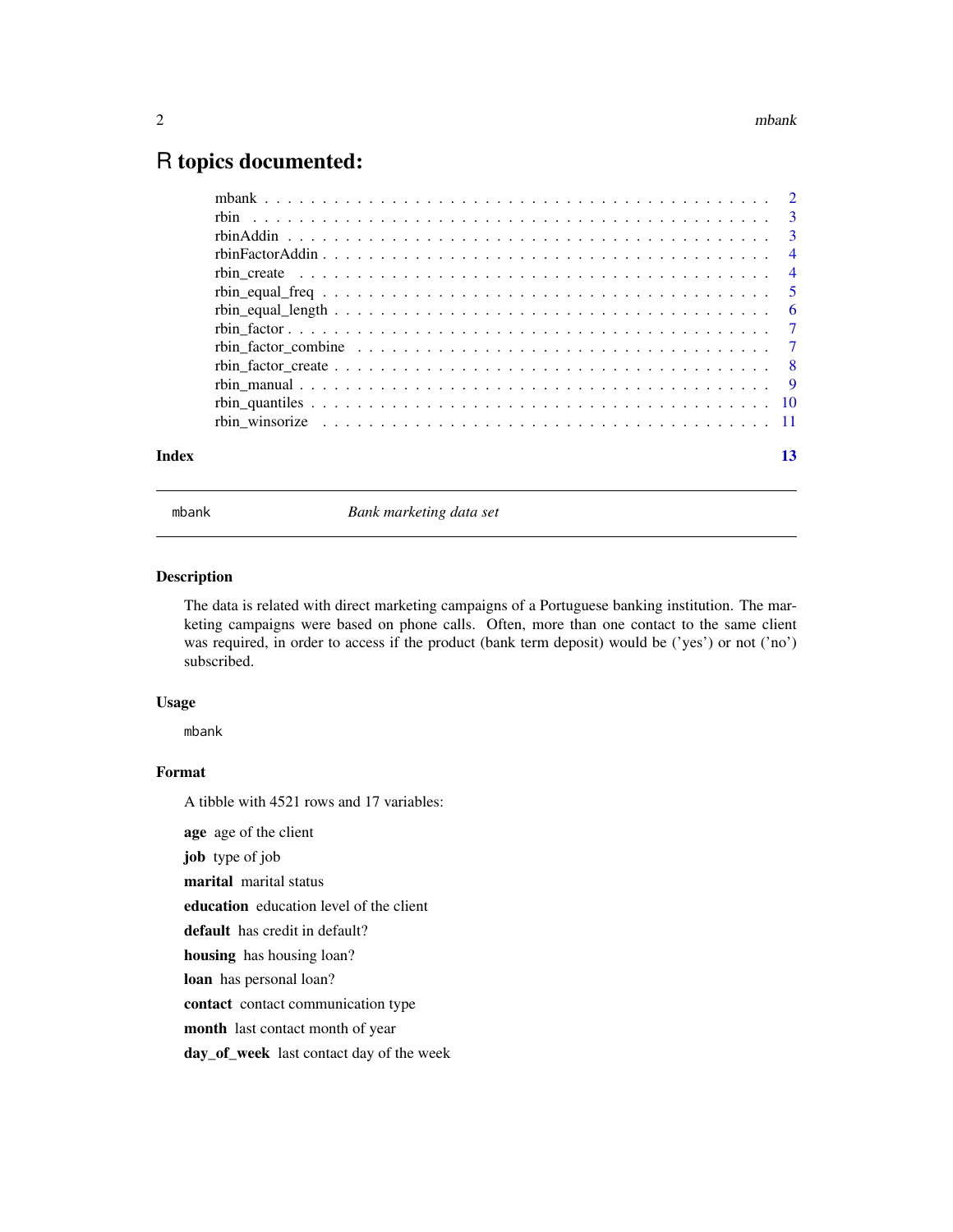<span id="page-2-0"></span>duration last contact duration, in seconds campaign number of contacts performed during this campaign and for this client pdays number of days that passed by after the client was last contacted from a previous campaign previous number of contacts performed before this campaign and for this clien poutcome outcome of the previous marketing campaign y has the client subscribed a term deposit?

#### Source

[Moro et al., 2014] S. Moro, P. Cortez and P. Rita. A Data-Driven Approach to Predict the Success of Bank Telemarketing. Decision Support Systems, Elsevier, 62:22-31, June 2014

| rbin                    | rbin package             |  |
|-------------------------|--------------------------|--|
| <b>Description</b>      |                          |  |
| Tools for binning data. |                          |  |
| <b>Details</b>          |                          |  |
|                         | See the README on GitHub |  |
|                         |                          |  |
|                         |                          |  |

#### Description

Manually bin continuous data using weight of evidence.

#### Usage

rbinAddin(data = NULL)

#### Arguments

data A data.frame or tibble.

rbinAddin *Bin continuous data*

#### Examples

```
## Not run:
rbinAddin(data = mbank)
```
## End(Not run)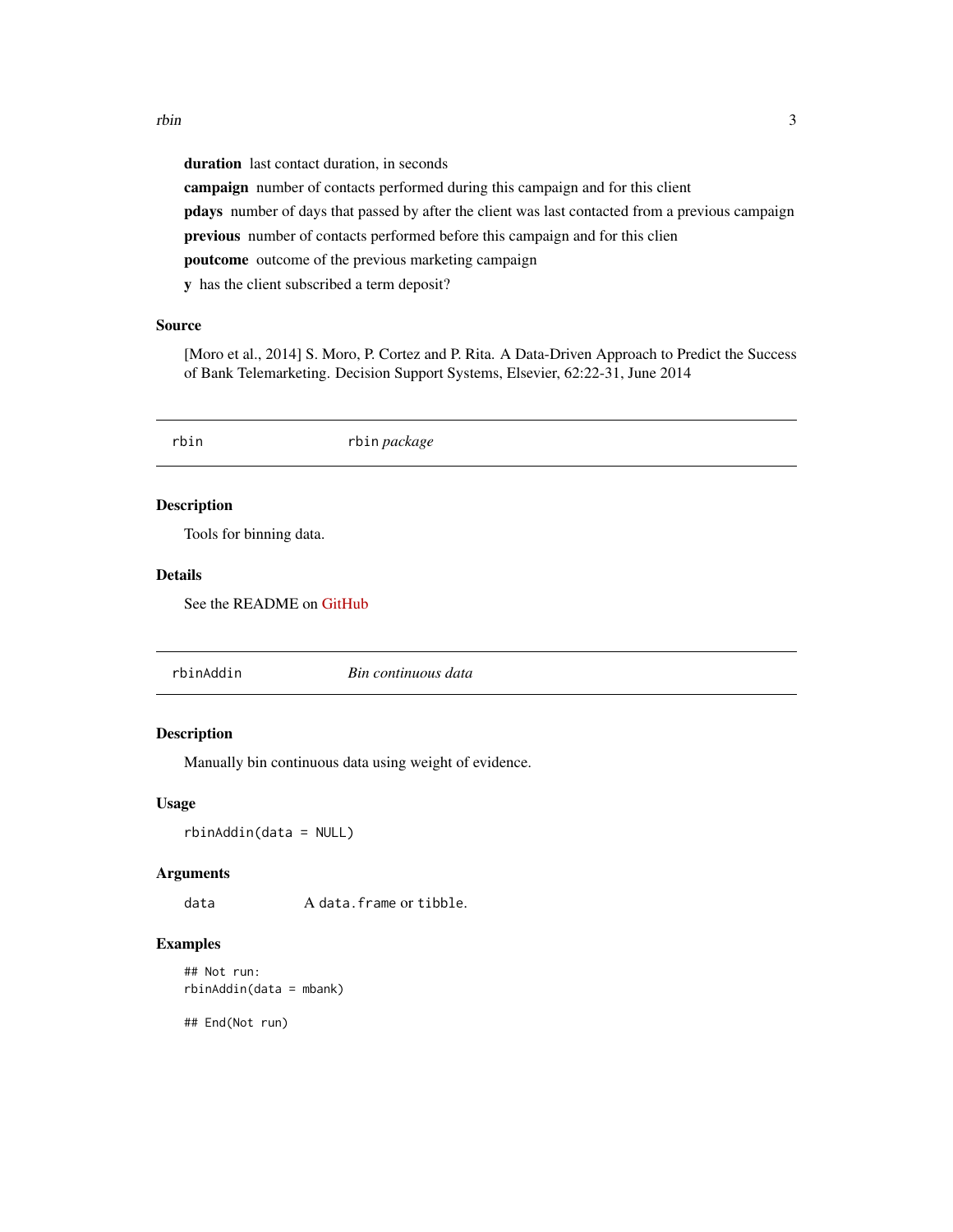<span id="page-3-0"></span>rbinFactorAddin *Custom binning*

#### Description

Manually combine categorical variables using weight of evidence.

#### Usage

```
rbinFactorAddin(data = NULL)
```
#### Arguments

data A data.frame or tibble.

#### Examples

```
## Not run:
rbinFactorAddin(data = mbank)
```
## End(Not run)

rbin\_create *Create dummy variables*

#### Description

Create dummy variables from bins.

#### Usage

```
rbin_create(data, predictor, bins)
```
#### Arguments

| data      | A data.frame or tibble.                                                                      |
|-----------|----------------------------------------------------------------------------------------------|
| predictor | Variable for which dummy variables must be created.                                          |
| bins      | An object of class rbin_manual or rbin_quantiles or rbin_equal_length<br>or rbin_winsorized. |

#### Value

data with dummy variables.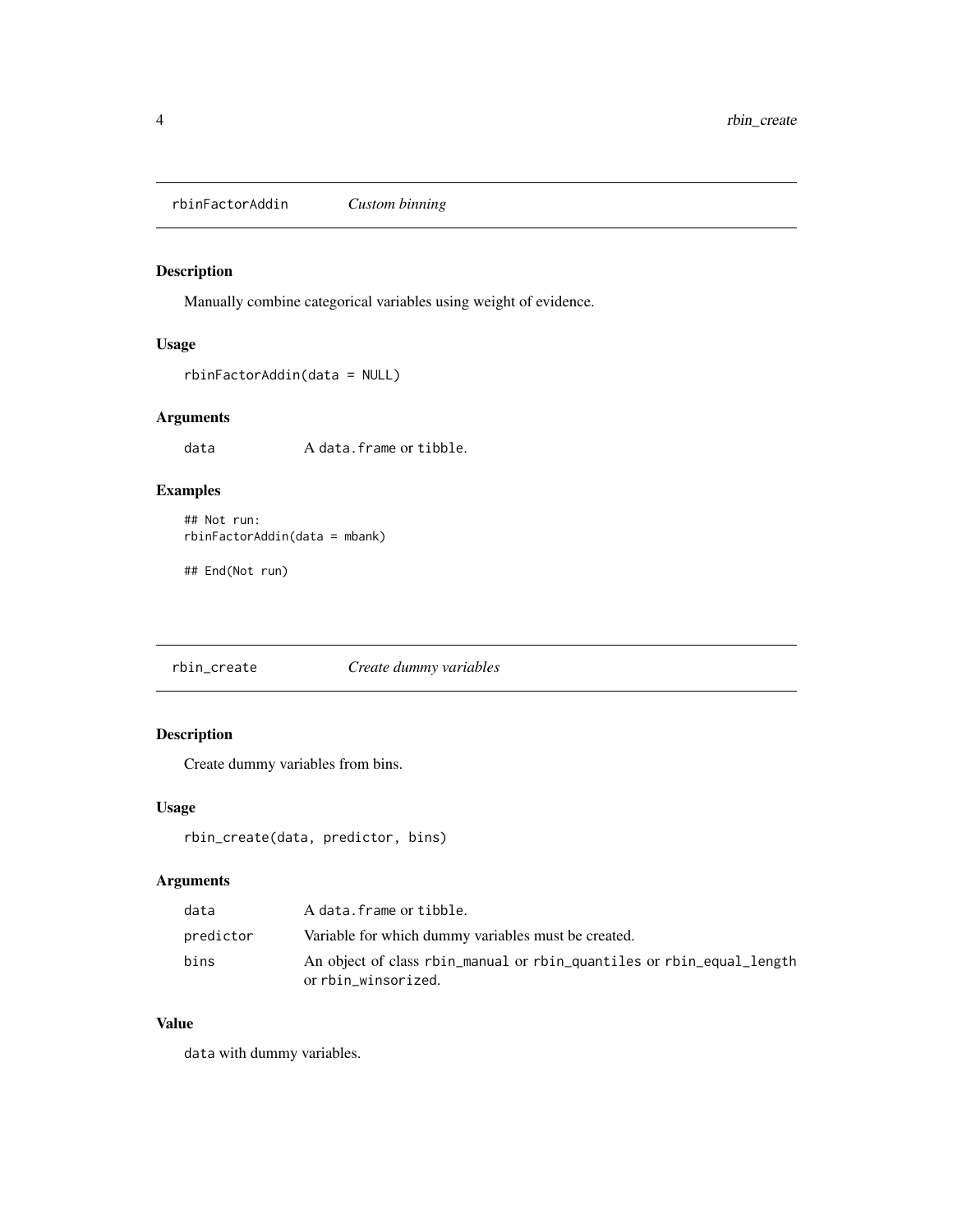#### <span id="page-4-0"></span>rbin\_equal\_freq 5

#### Examples

```
k <- rbin_manual(mbank, y, age, c(29, 39, 56))
rbin_create(mbank, age, k)
```
rbin\_equal\_freq *Equal frequency binning*

#### Description

Bin continuous data using the equal frequency binning method.

#### Usage

```
rbin_equal_freq(data = NULL, response = NULL, predictor = NULL, bins = 10)
```

```
## S3 method for class 'rbin_equal_freq'
plot(x, print\_plot = TRUE, ...)
```
#### Arguments

| data       | A data. frame or tibble.                                      |
|------------|---------------------------------------------------------------|
| response   | Response variable.                                            |
| predictor  | Predictor variable.                                           |
| bins       | Number of bins.                                               |
| x          | An object of class rbin_quantiles.                            |
| print_plot | logical; if TRUE, prints the plot else returns a plot object. |
|            | further arguments passed to or from other methods.            |

#### Value

A tibble.

```
bins <- rbin_equal_freq(mbank, y, age, 10)
bins
# plot
plot(bins)
```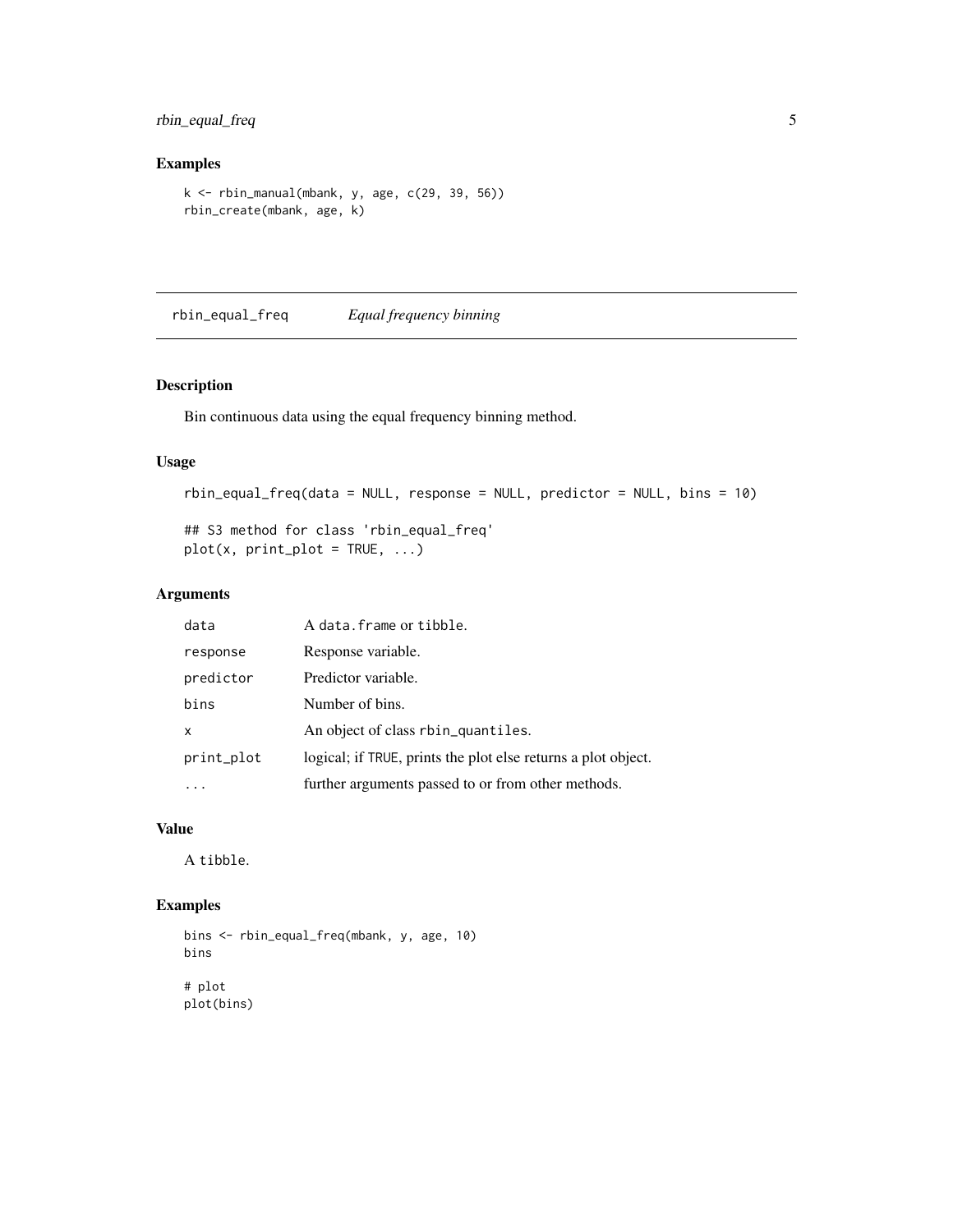#### <span id="page-5-0"></span>Description

Bin continuous data using the equal length binning method.

#### Usage

```
rbin_equal_length(
 data = NULL,
  response = NULL,
 predictor = NULL,
 bins = 10,
  include_na = TRUE
\mathcal{L}## S3 method for class 'rbin_equal_length'
plot(x, print\_plot = TRUE, ...)
```
#### Arguments

| data       | A data. frame or tibble.                                        |
|------------|-----------------------------------------------------------------|
| response   | Response variable.                                              |
| predictor  | Predictor variable.                                             |
| bins       | Number of bins.                                                 |
| include_na | logical; if TRUE, a separate bin is created for missing values. |
| X          | An object of class rbin_equal_length.                           |
| print_plot | logical; if TRUE, prints the plot else returns a plot object.   |
|            | further arguments passed to or from other methods.              |

#### Value

A tibble.

```
bins <- rbin_equal_length(mbank, y, age, 10)
bins
# plot
plot(bins)
```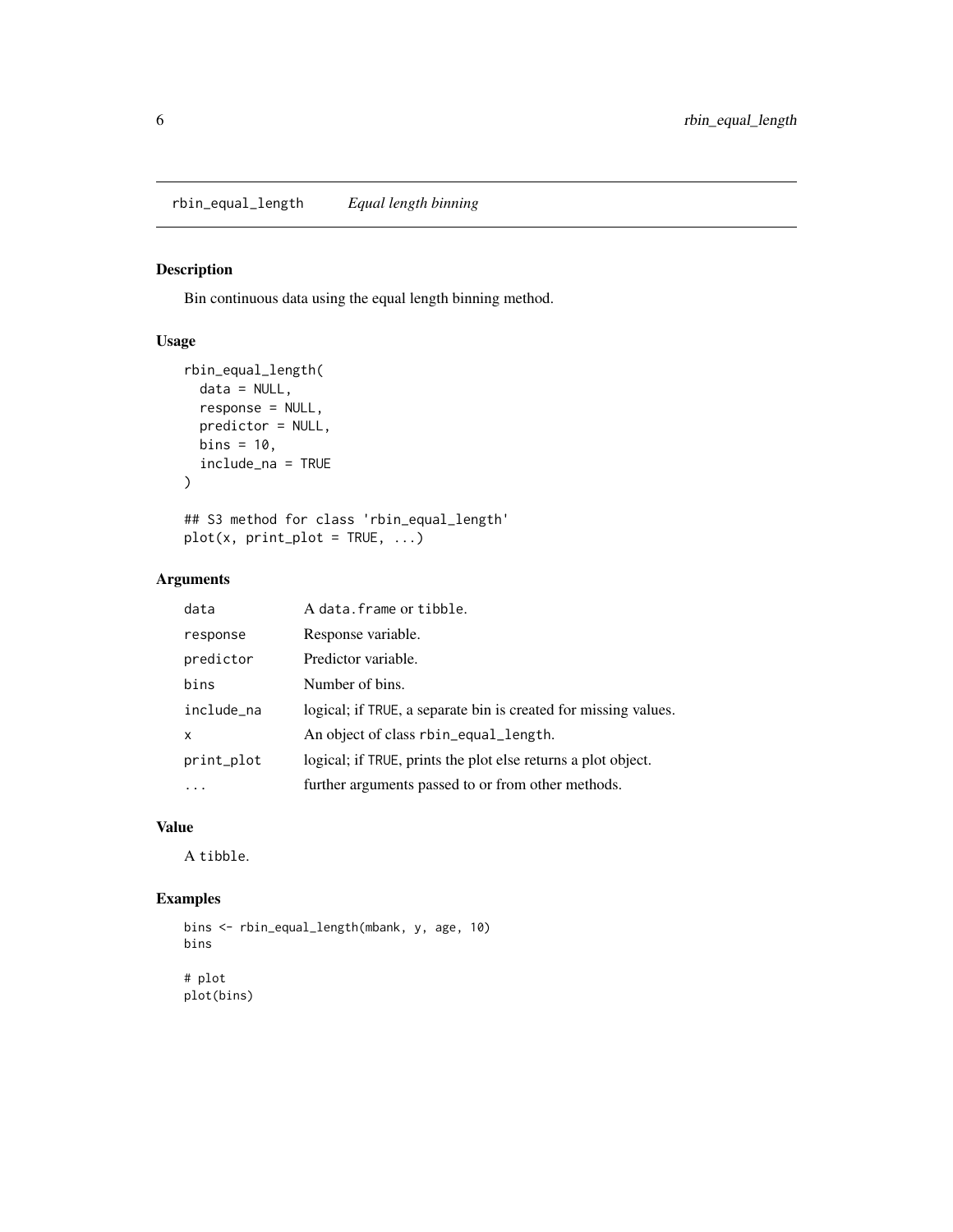<span id="page-6-0"></span>

#### Description

Weight of evidence and information value for categorical data.

#### Usage

```
rbin_factor(data = NULL, response = NULL, predictor = NULL, include_na = TRUE)
## S3 method for class 'rbin_factor'
plot(x, print\_plot = TRUE, ...)
```
#### Arguments

| data       | A data. frame or tibble.                                        |
|------------|-----------------------------------------------------------------|
| response   | Response variable.                                              |
| predictor  | Predictor variable.                                             |
| include_na | logical; if TRUE, a separate bin is created for missing values. |
| X          | An object of class rbin_factor.                                 |
| print_plot | logical; if TRUE, prints the plot else returns a plot object.   |
|            | further arguments passed to or from other methods.              |

#### Examples

```
bins <- rbin_factor(mbank, y, education)
bins
# plot
plot(bins)
```
rbin\_factor\_combine *Combine levels*

#### Description

Manually combine levels of categorical data.

#### Usage

```
rbin_factor_combine(data, var, new_var, new_name)
```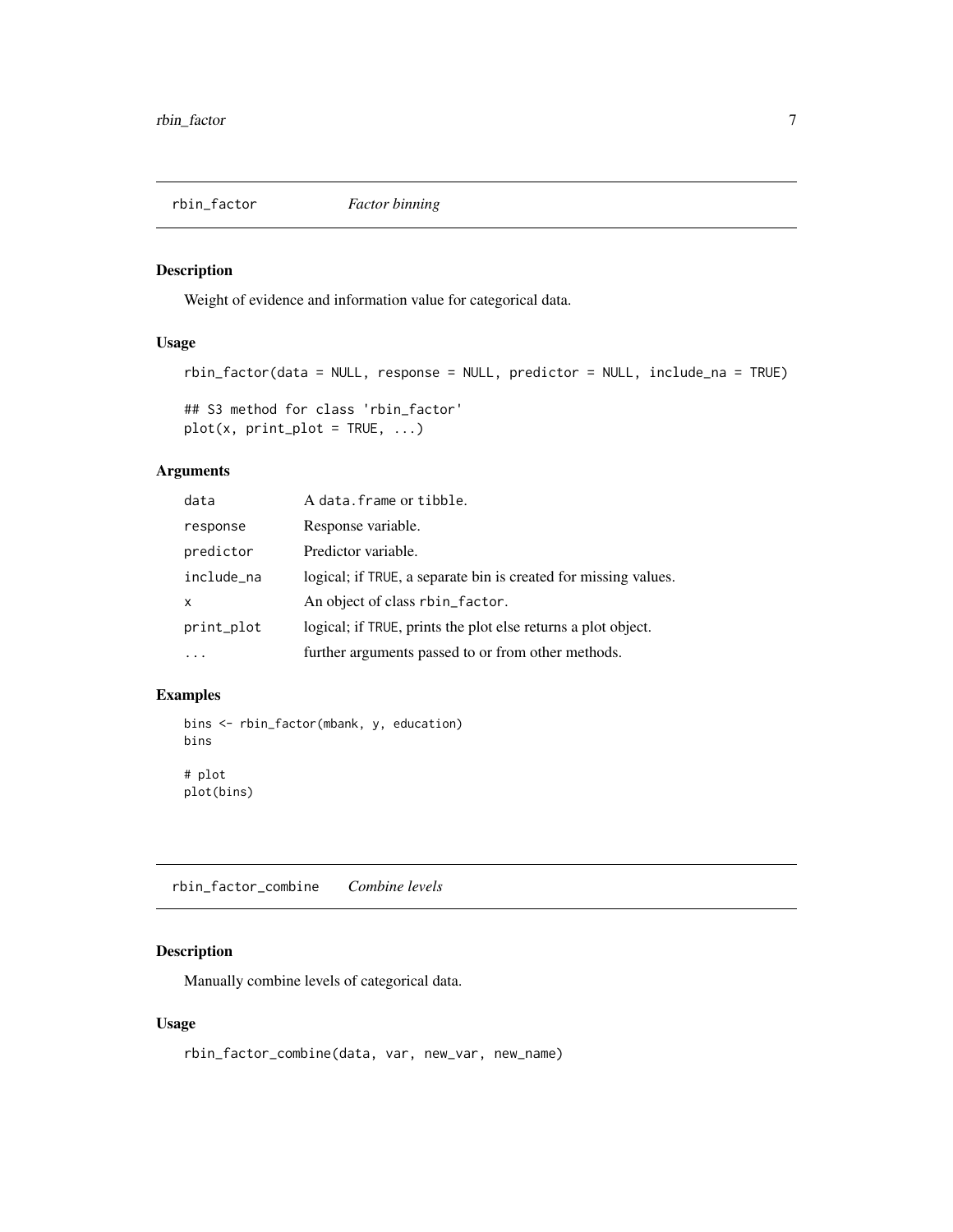#### Arguments

| data     | A data.frame or tibble.                                                       |
|----------|-------------------------------------------------------------------------------|
| var      | An object of class factor.                                                    |
| new_var  | A character vector; it should include the names of the levels to be combined. |
| new name | Name of the combined level.                                                   |

#### Value

A tibble.

#### Examples

```
upper <- c("secondary", "tertiary")
out <- rbin_factor_combine(mbank, education, upper, "upper")
table(out$education)
```

```
out <- rbin_factor_combine(mbank, education, c("secondary", "tertiary"), "upper")
table(out$education)
```
rbin\_factor\_create *Create dummy variables*

#### Description

Create dummy variables for categorical data.

#### Usage

```
rbin_factor_create(data, predictor)
```
#### Arguments

| data      | A data.frame or tibble.                             |
|-----------|-----------------------------------------------------|
| predictor | Variable for which dummy variables must be created. |

#### Value

A tibble with dummy variables.

```
upper <- c("secondary", "tertiary")
out <- rbin_factor_combine(mbank, education, upper, "upper")
rbin_factor_create(out, education)
```
<span id="page-7-0"></span>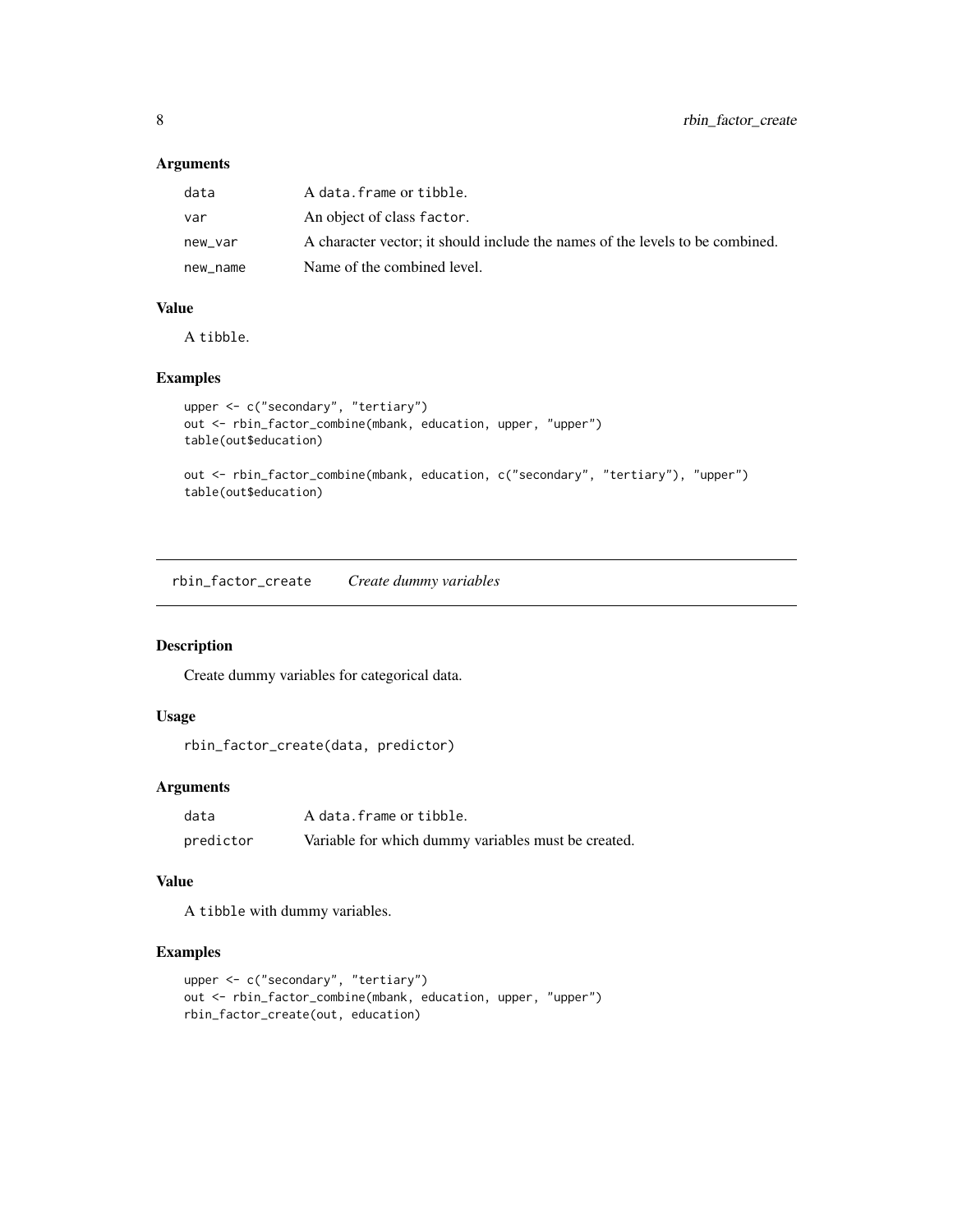<span id="page-8-0"></span>

#### Description

Bin continuous data manually.

#### Usage

```
rbin_manual(
  data = NULL,response = NULL,
  predictor = NULL,
  cut_points = NULL,
  include_na = TRUE
\mathcal{L}## S3 method for class 'rbin_manual'
plot(x, print\_plot = TRUE, ...)
```
#### Arguments

| data       | A data. frame or tibble.                                        |
|------------|-----------------------------------------------------------------|
| response   | Response variable.                                              |
| predictor  | Predictor variable.                                             |
| cut_points | Cut points for binning.                                         |
| include_na | logical; if TRUE, a separate bin is created for missing values. |
| X          | An object of class rbin_manual.                                 |
| print_plot | logical; if TRUE, prints the plot else returns a plot object.   |
|            | further arguments passed to or from other methods.              |

#### Details

Specify the upper open interval for each bin. 'rbin' follows the left closed and right open interval. If you want to create\_bins 10 bins, the app will show you only 9 input boxes. The interval for the 10th bin is automatically computed. For example, if you want the first bin to have all the values between the minimum and including 36, then you will enter the value 37.

#### Value

A tibble.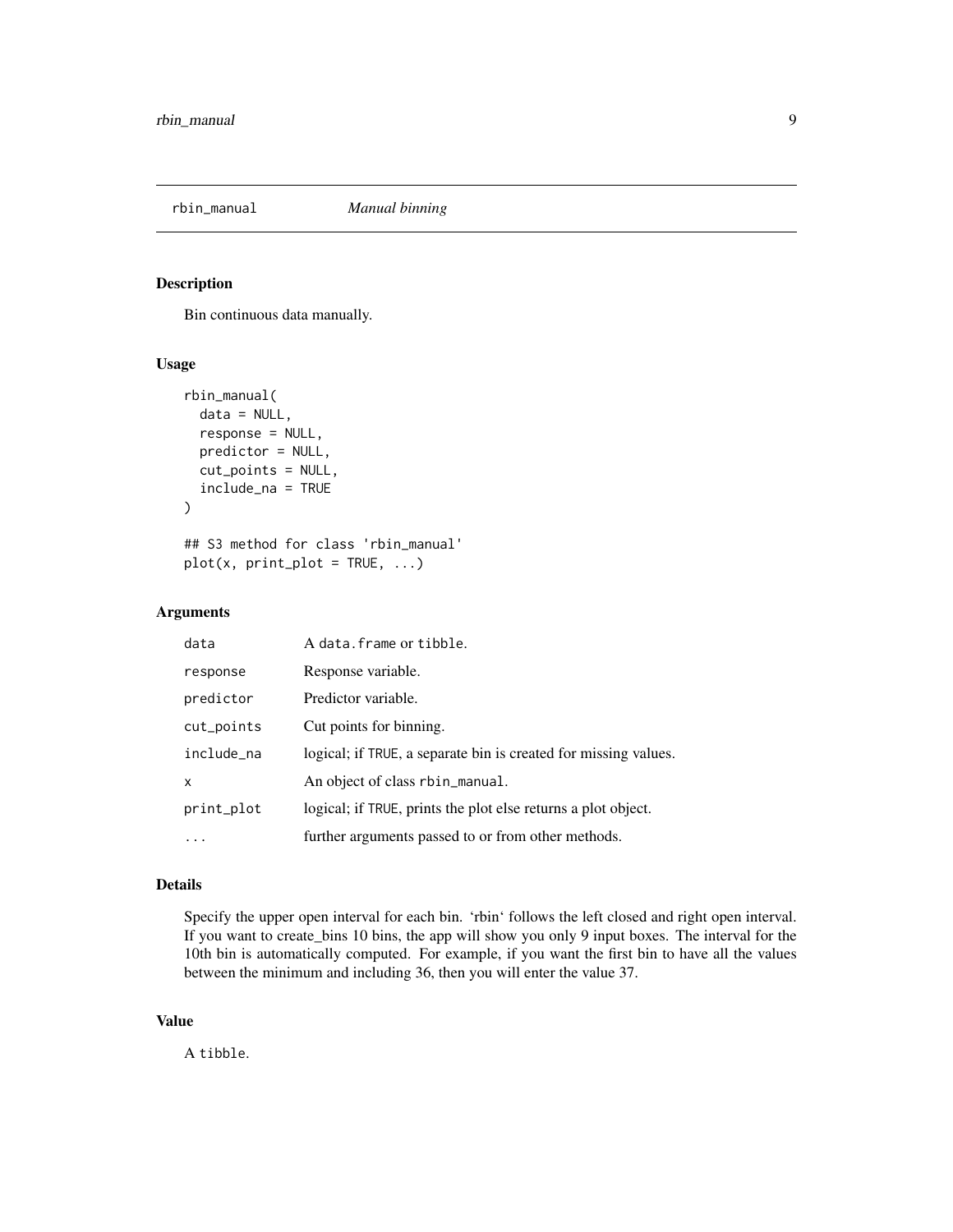#### Examples

```
bins <- rbin_manual(mbank, y, age, c(29, 31, 34, 36, 39, 42, 46, 51, 56))
bins
# plot
plot(bins)
```
rbin\_quantiles *Quantile binning*

#### Description

Bin continuous data using quantiles.

#### Usage

```
rbin_quantiles(
  data = NULL,
  response = NULL,
 predictor = NULL,
 bins = 10,
  include_na = TRUE
)
```

```
## S3 method for class 'rbin_quantiles'
plot(x, print\_plot = TRUE, ...)
```
#### Arguments

| data       | A data. frame or tibble.                                        |
|------------|-----------------------------------------------------------------|
| response   | Response variable.                                              |
| predictor  | Predictor variable.                                             |
| bins       | Number of bins.                                                 |
| include_na | logical; if TRUE, a separate bin is created for missing values. |
| X          | An object of class rbin_quantiles.                              |
| print_plot | logical; if TRUE, prints the plot else returns a plot object.   |
| $\cdots$   | further arguments passed to or from other methods.              |

#### Value

A tibble.

<span id="page-9-0"></span>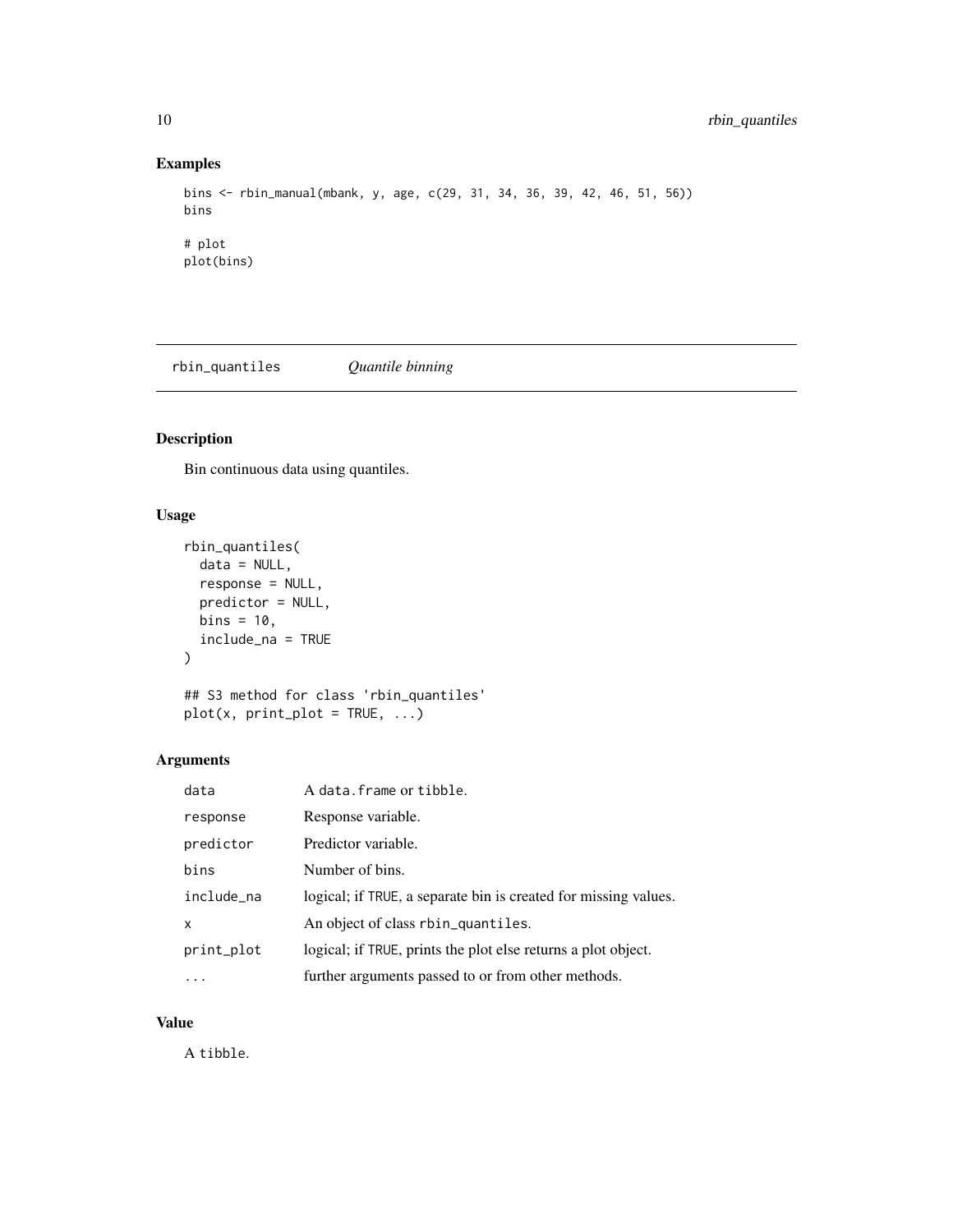#### <span id="page-10-0"></span>rbin\_winsorize 11

#### Examples

```
bins <- rbin_quantiles(mbank, y, age, 10)
bins
# plot
plot(bins)
```
rbin\_winsorize *Winsorized binning*

#### Description

Bin continuous data using winsorized method.

#### Usage

```
rbin_winsorize(
 data = NULL,
  response = NULL,
 predictor = NULL,
 bins = 10,
  include_na = TRUE,
 winsor_rate = 0.05,
 min\_val = NULL,
 max_val = NULL,type = 7,
  remove_na = TRUE
)
## S3 method for class 'rbin_winsorize'
```

```
plot(x, print\_plot = TRUE, ...)
```
#### Arguments

| data        | A data. frame or tibble.                                                                                                                          |
|-------------|---------------------------------------------------------------------------------------------------------------------------------------------------|
| response    | Response variable.                                                                                                                                |
| predictor   | Predictor variable.                                                                                                                               |
| bins        | Number of bins.                                                                                                                                   |
| include_na  | logical; if TRUE, a separate bin is created for missing values.                                                                                   |
| winsor_rate | A value from $0.0$ to $0.5$ .                                                                                                                     |
| min_val     | the low border, all values being lower than this will be replaced by this value.<br>The default is set to the 5 percent quantile of predictor.    |
| $max\_val$  | the high border, all values being larger than this will be replaced by this value.<br>The default is set to the 95 percent quantile of predictor. |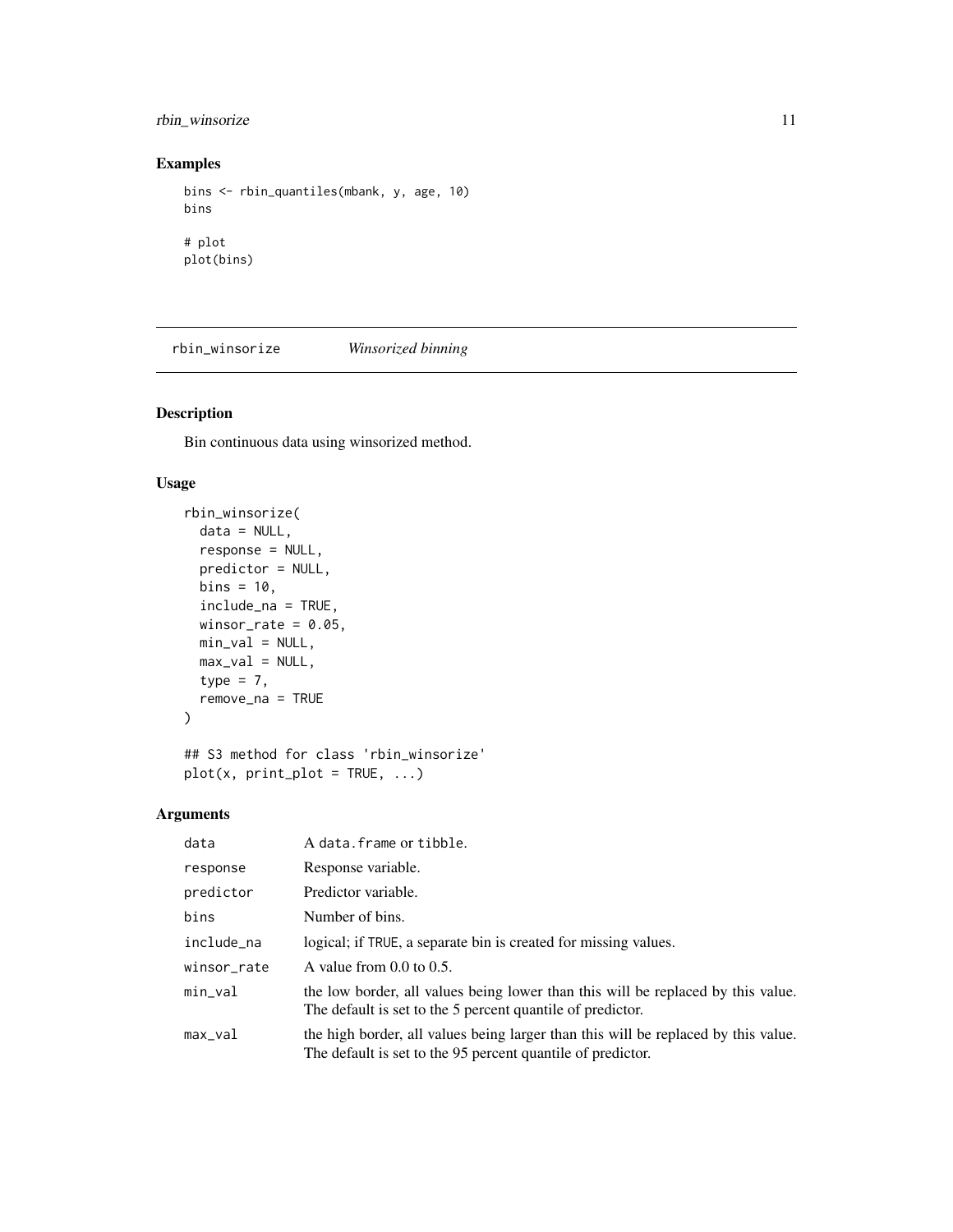| type       | an integer between 1 and 9 selecting one of the nine quantile algorithms detailed<br>in quantile() to be used. |
|------------|----------------------------------------------------------------------------------------------------------------|
| remove_na  | logical; if TRUE NAs will removed while calculating quantiles                                                  |
| x          | An object of class rbin_winsorize.                                                                             |
| print_plot | logical; if TRUE, prints the plot else returns a plot object.                                                  |
| $\cdots$   | further arguments passed to or from other methods.                                                             |

#### Value

A tibble.

```
bins <- rbin_winsorize(mbank, y, age, 10, winsor_rate = 0.05)
bins
# plot
plot(bins)
```